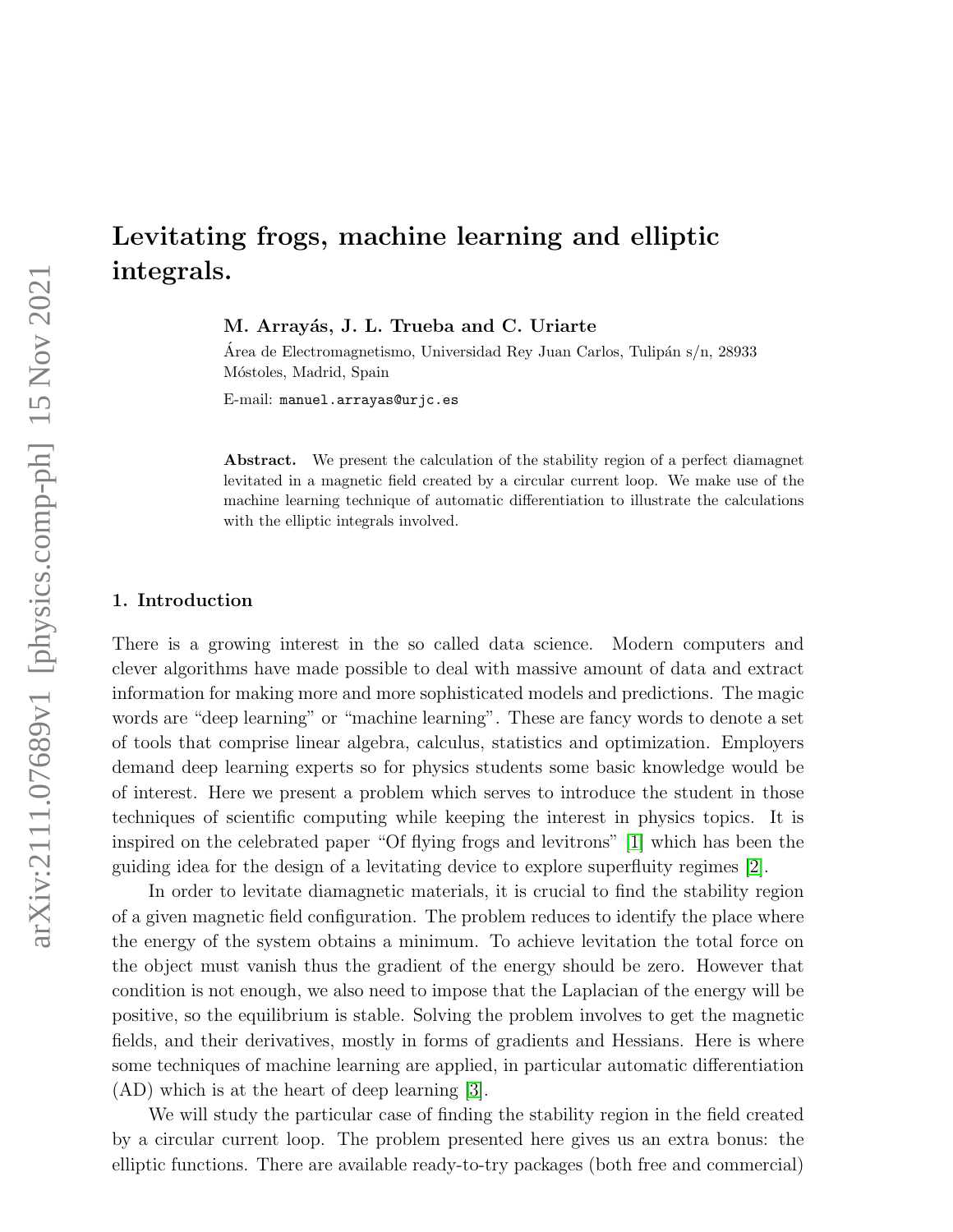for deep learning applications ranging from image and speech recognition, genome-based taxonomic classification, drug research and so on. Normally the standard functions used in these packages are limited to a set of basic functions, like the sigmoids [\[4\]](#page-6-3). When considering the magnetic field created by a circular loop we will be dealing with elliptic functions. We will code explicitly the AD rules for elliptic integrals of the first and second kind, and that brings us an excellent opportunity to introduce the fascinating subject of elliptic functions to the student [\[5\]](#page-6-4).

## 2. The field of a circular current loop

First let us summarize the classical solution of finding the field created by a circular current loop of radius  $a \neq 6$ . We take our origin of coordinates at the center of the loop and xy the plane containing the loop. Thus the current density is given by  $Ids = -I \sin \phi i + I \cos \phi j$ , the position of the loop by  $r_i = a \cos \phi i + a \sin \phi j$ , and defining  $R = |\mathbf{r} - \mathbf{r}_i|$ , we have

$$
\mathbf{A}(\mathbf{r}) = \frac{\mu_0 I}{4\pi} \oint \frac{d\mathbf{s}}{R},
$$

<span id="page-1-2"></span>for the vector potential in the Coulomb gauge. Taking cylindrical coordinates  $(r, \phi, z)$ , it is an exercise to prove [\[7\]](#page-6-6) that

$$
A_{\phi} = \frac{\mu_0}{4\pi} \frac{4aI}{\sqrt{(r+a)^2 + z^2}} \left( \frac{2 - k^2}{k^2} K(k^2) - \frac{2}{k^2} E(k^2) \right)
$$
  
= 
$$
\frac{\mu_0}{4\pi} 4I \sqrt{\frac{a}{r}} \left[ \left( \frac{1}{k} - \frac{k}{2} \right) K(k^2) - \frac{1}{k} E(k^2) \right],
$$
 (1)

where  $k^2 = 4ar/[(r+a)^2 + z^2]$  and it is defined the elliptic integrals of the first and second type as

<span id="page-1-0"></span>
$$
K(m) = \int_0^{\frac{\pi}{2}} \frac{d\theta}{\sqrt{1 - m \sin^2 \theta}}, \quad E(m) = \int_0^{\frac{\pi}{2}} \sqrt{1 - m \sin^2 \theta} \, d\theta,\tag{2}
$$

The magnetic field can be calculated as

<span id="page-1-1"></span>
$$
B_r = -\frac{\partial A_\phi}{\partial z}, \quad B_z = \frac{1}{r} \frac{\partial (r A_\phi)}{\partial r},\tag{3}
$$

which already involves derivatives of the elliptic integrals.

### 3. The stability conditions for a perfect diamagnet

Having obtained the magnetic field we introduce the stability conditions for a perfect diamagnet [\[1\]](#page-6-0). When a isotropic linear magnetic material of mass  $m$  is introduced in a magnetic field, the induced magnetic moment reads

$$
\mathbf{m}(\mathbf{r}) = \frac{\chi \mathbf{B}(\mathbf{r})}{\mu_0},\tag{4}
$$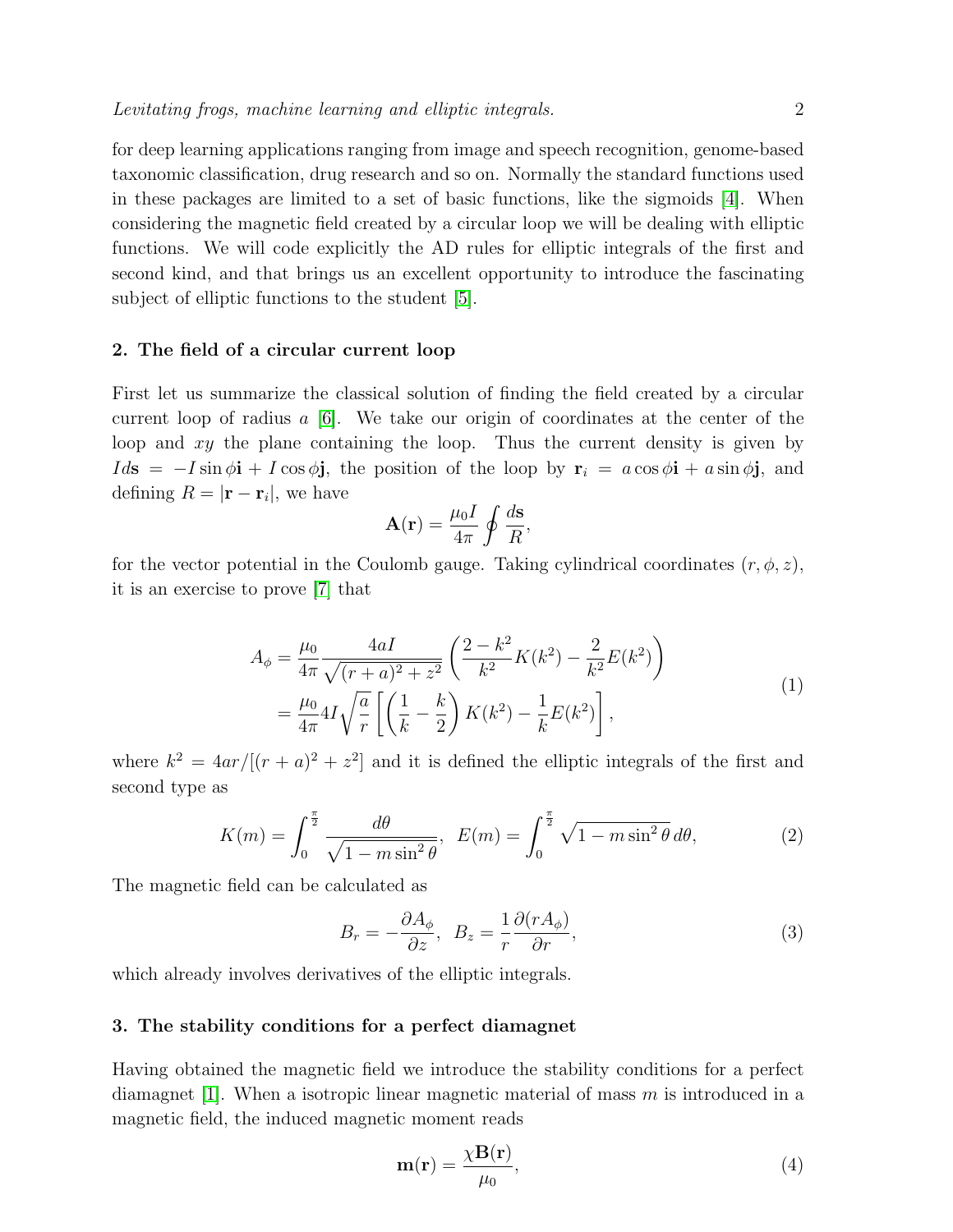<span id="page-2-0"></span>and the change in the free energy of the system kept at constant temperature reads  $df = mgz + \mathbf{m} \cdot d\mathbf{B}$ . For a perfect diamagnet, we have  $\chi = -1$  and the free energy reads

$$
f(T, B) = f_0 + mgz - \frac{B^2}{2\mu_0},
$$
\n(5)

where  $f_0$  is the free energy of the body at zero fields and  $B^2$  is the squared modulus of the magnetic field. At equilibrium we must have a minimum, so the conditions to fulfill are  $df = 0$  and  $d^2f < 0$ . The second condition provides the stability of the levitation and using [\(5\)](#page-2-0) turns into

<span id="page-2-1"></span>
$$
\nabla^2 B^2 > 0. \tag{6}
$$

## 4. Automatic differentiation (AD) and deep learning

Computing the stability condition involves several times differentiation. There are few techniques to calculate derivatives with a computer. First we can resort to manually working out the derivatives and coding them. Alternatively we can use a computer algebra system, free (Maxima or Sympy) or commercial (Maple or Mathematica) to make the symbolic manipulations. We also can use finite difference approximations to get the numerical derivatives. Finally there is the technique of automatic differentiation (AD) to perform the calculations.

Numerical differentiation based on finite difference approximations are easy to implement but can be inaccurate due to truncation errors. Normally for computing gradients and Hessian one can use an interpolation scheme, but can be highly inefficient and the scaling is very poor [\[3\]](#page-6-2). Manual differentiation and symbolic methods often result in rather long expressions as the complexity of derivatives computed by symbolic differentiation grows exponentially [\[8\]](#page-6-7) and afterwards we need to evaluate numerically the final expression. To address those issues AD was invented as it allows the evaluation of derivatives at machine precision. The importance of that in deep learning and neural nets comes from the following. In deep learning we want a function that classifies training data correctly, so we can use to make predictions based on new data [\[9\]](#page-6-8). If we arrange the inputs in a vector  $x$  and the outputs in a vector  $y$  we get the deep learning function  $y = F(x)$ . Normally the deep learning function have the form  $F(\mathbf{x}) = L_k(N_{k-1}(L_{k-1}(N_{k-1}(...N_1(L_1(\mathbf{x}))))))$  where L and N are linear and nonlinear functions. The linear functions L are affine functions  $L_i(\mathbf{x}) = A_i \mathbf{x} + \mathbf{b}_i$  where the  $A_i$  and  **are called the weights, and i runs across the so called neural layers. The problem in** deep learning is to find the weights to minimize a total loss function over the sample data [\[9\]](#page-6-8). This is an optimization problem like finding the stability region for the levitation of our diamagnet.

In AD there are two variants. The forward mode differentiation, represented symbolically as  $(\partial/\partial X)$  and the reverse mode or back propagation represented as  $(\partial Z/\partial Y)$ [\[10\]](#page-6-9). AD is based on the basic fact that ultimately all numerical computations involve a finite set of elementary operations. For example to compute  $E(k^2)$  defined in section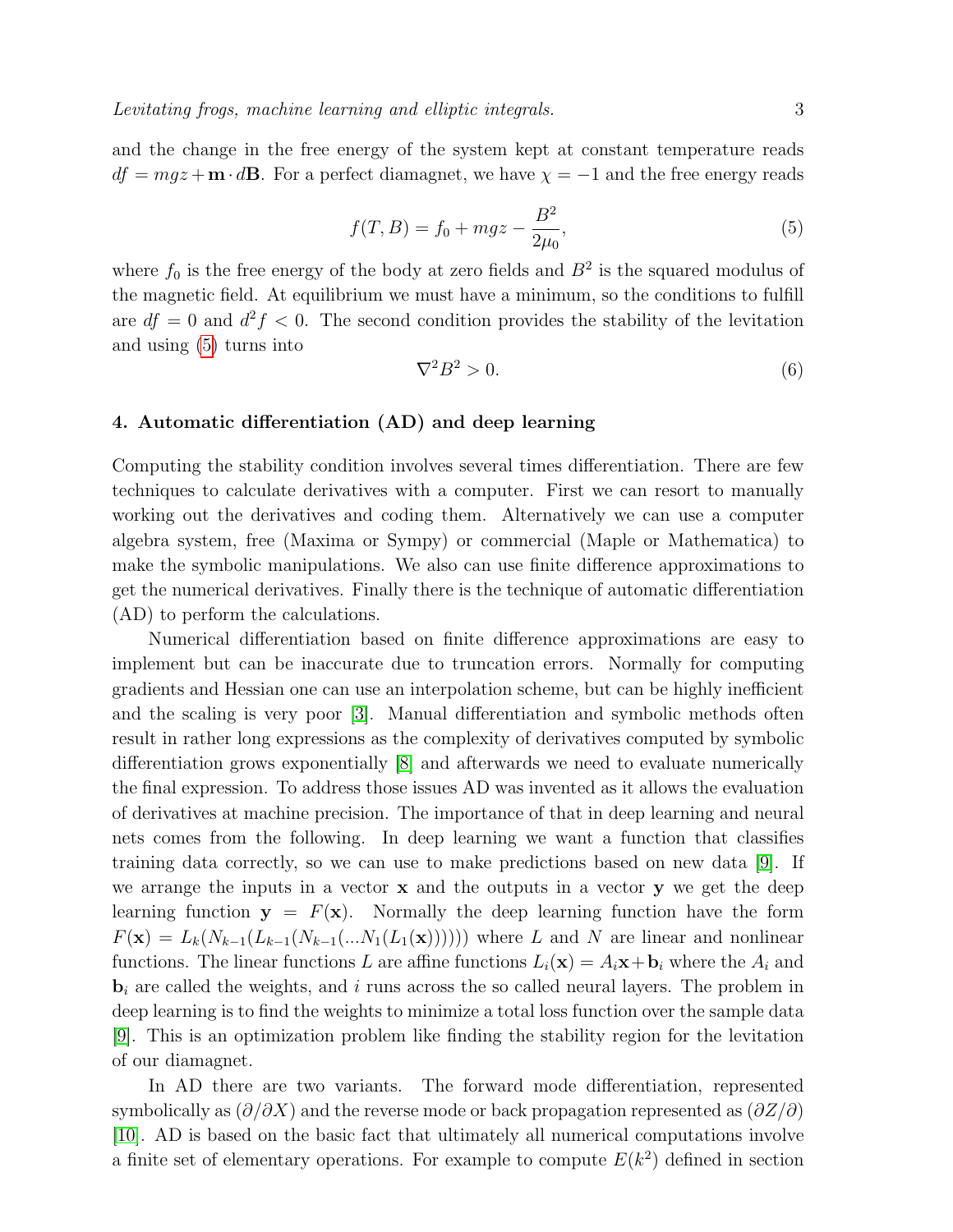2 the finite steps needed are

$$
y_1 = 4a
$$
  
\n
$$
y_2 = y_1 * r
$$
  
\n
$$
y_3 = r + a
$$
  
\n
$$
y_4 = y_3^2
$$
  
\n
$$
y_5 = y_2/y_4
$$
  
\n
$$
y_6 = z^2
$$
  
\n
$$
y_7 = y_5 + y_6
$$
  
\n
$$
y_8 = E(y_7)
$$

Those steps constitute a Wengert list [\[11\]](#page-6-10) which can be represented in a directed computational graph. When calculating derivatives, the graph is augmented with the extra calculations involved. The computational problem is how to travel the graph in an efficient way and that determines the two implementations of AD, the forward and the backward mode [\[3\]](#page-6-2).

## 5. Dual numbers and the rules for the elliptic integrals

Forward mode can be implemented very efficiently using dual numbers [\[12\]](#page-6-11). When we calculate the derivatives, the number of terms in the Wengert list starts growing. For example, compare the lists to compute  $E(x^2)$ ,

$$
y_1 = x^2
$$
  

$$
y_2 = E(y_1)
$$
 (8)

and  $dE(x^2)/dx$ ,

$$
y_1 = x^2
$$
  
\n
$$
y_2 = E(y_1)
$$
  
\n
$$
dy_1 = x^1
$$
  
\n
$$
dy_2 = 2 * dy_1
$$
  
\n
$$
dy_3 = 2 * y_1
$$
  
\n
$$
dy_4 = y_2/dy_3
$$
  
\n
$$
dy_5 = dy_4 * dy_2
$$
  
\n
$$
dy_6 = K(y_1)
$$
  
\n
$$
dy_7 = -dy_6
$$
  
\n
$$
dy_8 = 2 * y_1
$$
  
\n
$$
dy_9 = dy_7/dy_8
$$
  
\n
$$
dy_{10} = dy_9 * dy_1
$$
  
\n
$$
dy_{11} = dy_5 + dy_{10}
$$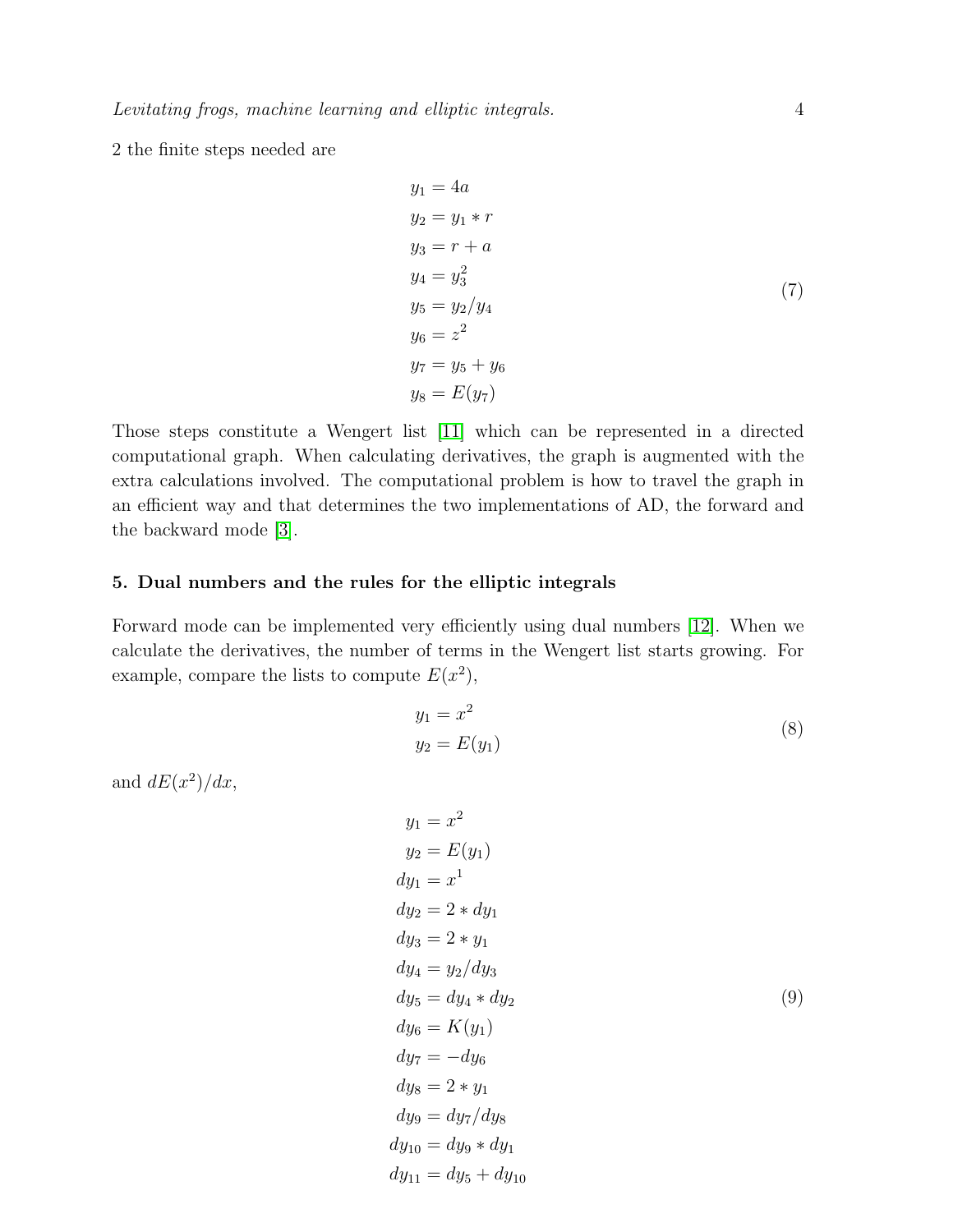A dual number is like a complex number, where the imaginary symbol  $i$  is replaced by another symbol  $\epsilon$  being a nilpotent number of index 2, i.e  $\epsilon^2 = 0$ . So we can write any dual number as  $a + b\epsilon$ . If for any function  $g(x)$  we take the truncated Taylor series expansion [\[13\]](#page-6-12) and write it as  $g + g' \epsilon$  this dual representation will propagate the usual rules of differentiation, for example the product rule

$$
(g + g'\epsilon)(h + g'\epsilon) = gh + (gh' + hg')\epsilon.
$$

Now let us extend any real function  $g(x)$  to dual numbers by defining

$$
g(a+b\epsilon) \equiv g(a) + g'(a)b\epsilon.
$$

The chain rule will propagate automatically using the algebra of dual numbers when taking as the argument the dual number  $x + \epsilon$ ,

$$
g(h(x+\epsilon)) = g(h(x) + h'(x)\epsilon) = g(h(x)) + g'(h(x))h'(x)\epsilon.
$$

Thus to implement the extension of the real functions to dual numbers we have to provide explicitly the derivative of the functions involved. In the case of elliptic integrals, from [\(2\)](#page-1-0) it is straightforward to obtain

<span id="page-4-0"></span>
$$
K'(m) = \frac{dK(m)}{dm} = \frac{E(m)}{2m(1-m)} - \frac{K(m)}{2m},\tag{10}
$$

$$
E'(m) = \frac{dE(m)}{dm} = \frac{E(m) - K(m)}{2m}.
$$
\n(11)

For instance to find the magnetic field created by the circular loop [\[7\]](#page-6-6) we compute the derivative of  $E(k^2)$  following the dual number rules,

$$
E((x + \epsilon)^2) = E(x^2 + 2x\epsilon) = E(x^2) + 2xE'(x^2)\epsilon,
$$

and substituting [\(11\)](#page-4-0)

$$
\frac{dE(k^2)}{dk} = \frac{E(k^2) - K(k^2)}{k}.
$$

In the same way the derivative of  $K(k^2)$  is calculated,

$$
\frac{dK(k^2)}{dk} = \frac{E(k^2)}{k(1-k^2)} - \frac{K(k^2)}{k}.
$$

Those expressions allow to find the explicit expression of the magnetic field using [\(3\)](#page-1-1) and [\(1\)](#page-1-2).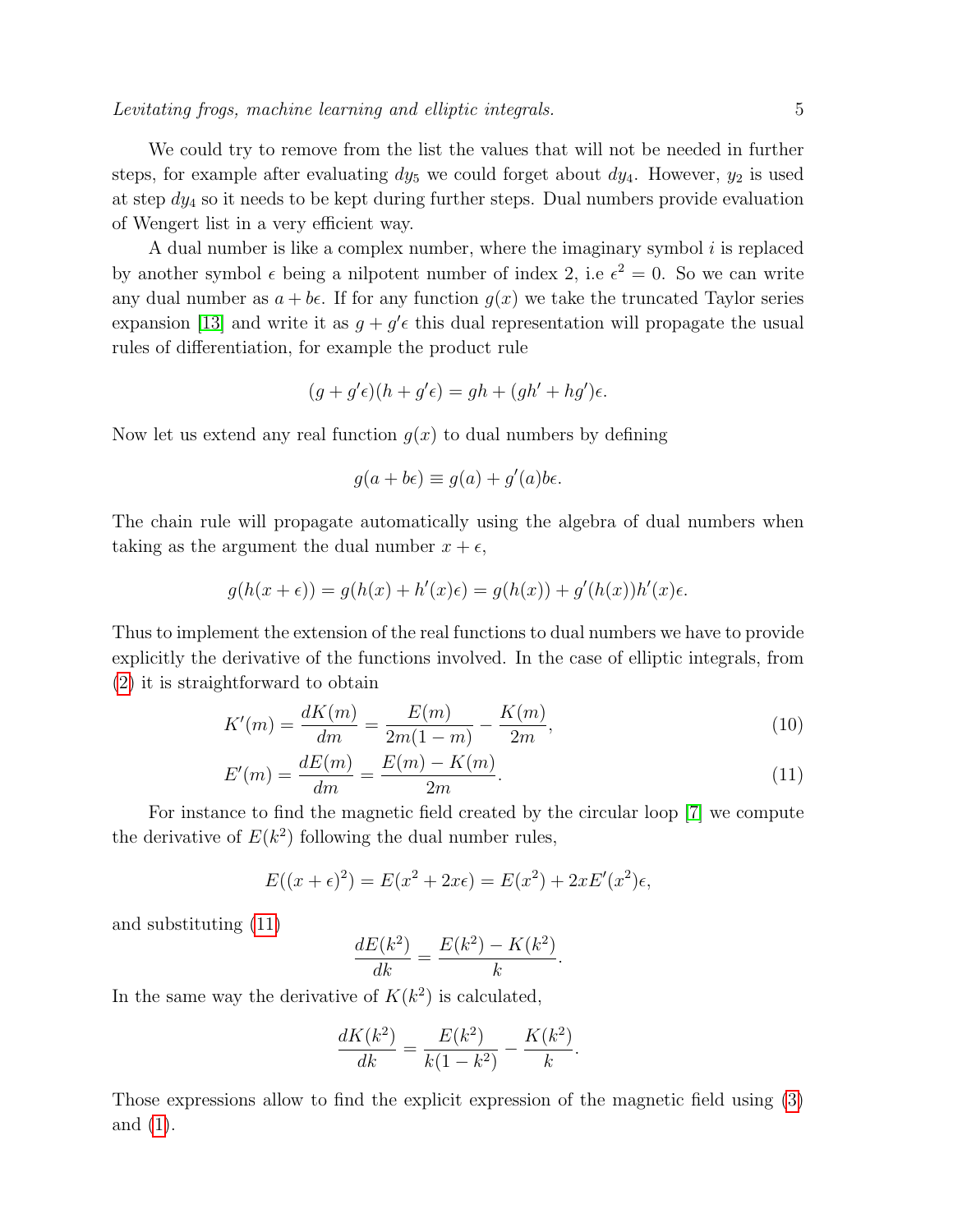

<span id="page-5-0"></span>**Figure 1.** The transversal plane cut  $XZ$ . The shaded area is the stability region where  $\nabla^2 B^2 > 0$ .

## 6. Computing the stability regions for the circular current loop configuration

We are ready to find the stability region of a perfect diamagnet in the magnetic field produced by a circular current loop. We take a cross section, calculate the left hand side of [\(6\)](#page-2-1) and code in grey colour the condition of being positive. We do that using the AD forward mode algorithm discussed in the previous section.

The result is shown in Fig. [1](#page-5-0) where the  $XZ$  plane is taken. The loop is in the  $XY$ plane and cuts the XZ plane at points  $X = \pm 1$ . In order to achieve stable levitation, the magnetic force must balance the gravity force in the shaded area depicted in the figure. That can be done by fine tuning the mass of the diamagnet and the current intensity circulating in the loop.

A note on the code we wrote for this work. For the implementation of the dual number algorithm of the AD forward mode, we have made use of the Julia lenguage [\[14\]](#page-6-13). Julia was designed from the beginning for high performance being many of its features well suited for numerical analysis. We recommend it as a pedagogical tool now being used in several universities and online courses. Moreover, it is free.

In particular we took the library (called package in Julia's argot) "ForwardDiff.jl" [\[15\]](#page-6-14). That library depends on another library called "DiffRules.jl" [\[16\]](#page-6-15). This last library contains the file "rules.jl", which implements the extension of the elementary functions to dual numbers. At present it lacks of the elliptic functions support, but it can be easily edited and added the expressions [\(11\)](#page-4-0).